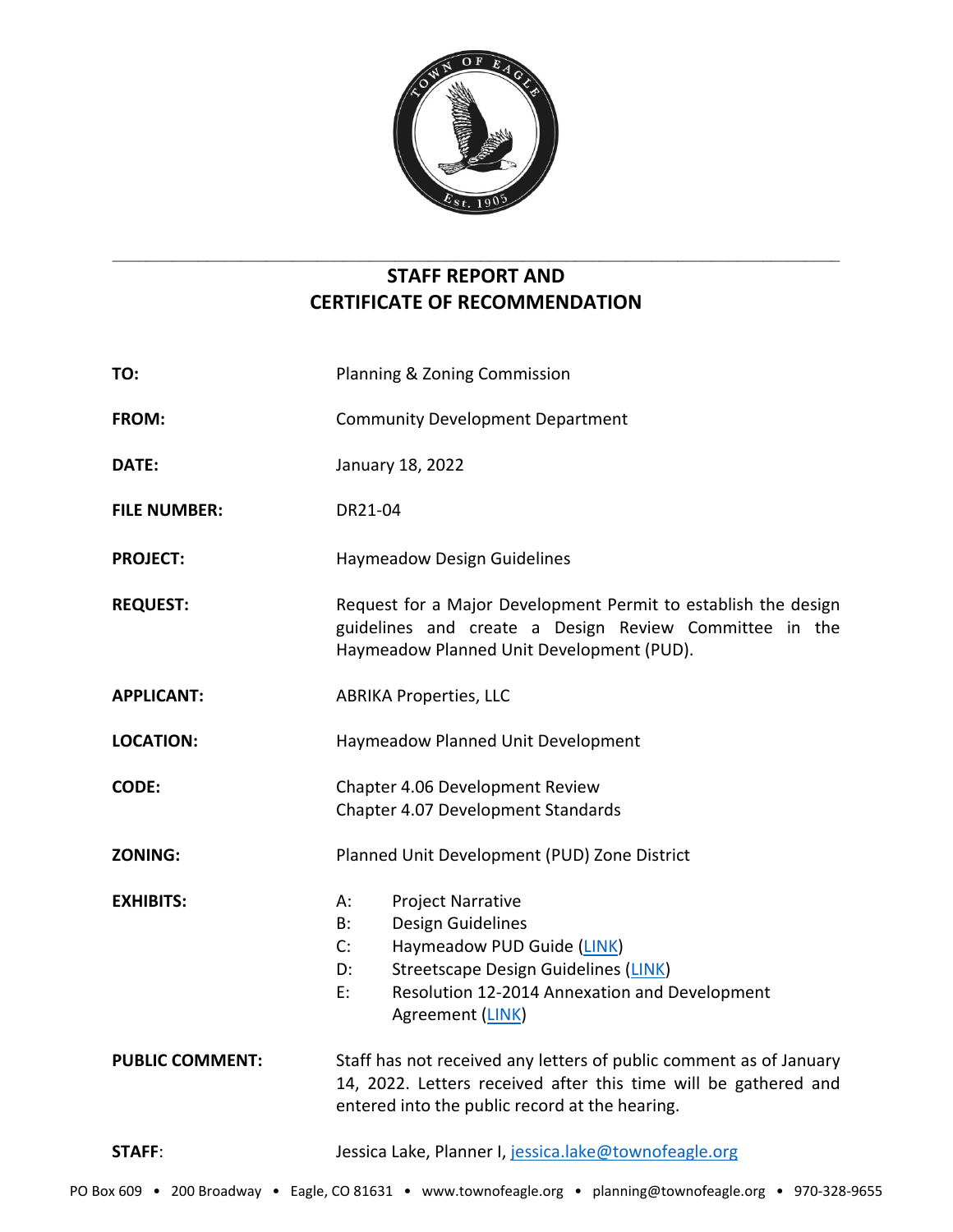### **INTRODUCTION**

Section 1.10. of the Haymeadow Annexation and Development Agreement (ADA) requires Haymeadow to submit *Design Guidelines to the Town for review and approval by the Town Board using the process identified in Section 4.06.060 of the Municipal Code for Major Development Permit Review*. Haymeadow submitted an application to the Town on October 29, 2021 for review of the Design Guidelines (Guidelines) according to the process as determined by the ADA. Planning, Public Works and Building have all reviewed the Guidelines for conformance with the Town's Regulations, Goals, Policies, Plans, and the Haymeadow PUD Guide. The PUD Guide also requires that the Guidelines be reviewed and approved by the Town prior to any vertical development within the PUD. An application for vertical development in Haymeadow must go through the design review process developed by Haymeadow prior to any submittals to the Town.

During the 2018 Subdivision Review of Haymeadow, the Streetscape Design Guidelines were reviewed and approved. These streetscape guidelines work with the Guidelines to ensure a comprehensive design throughout the PUD. The Streetscape Design Guidelines are attached via a link for general review purposes.

The Guidelines include general architectural requirements for both single family/duplex and multifamily homes. Section 4 establishes specific architectural design requirements and includes foundations and retaining walls, exterior walls and finishes, doors and windows, garages and doors, balconies, porches, stairs and railings, exterior colors, exterior light fixtures, exterior equipment, utilities, meters, ac units, and fireplaces and fire pits. Section 5 includes elements related to site planning and landscape design. Section 6 establishes the design review process and Section 7 outlines the organization, duties, responsibilities and authority of the Design Review Committee (DRC). Section 8 is the final section and speaks to construction regulations, inspections, and changes.

## **ISSUES FOR DISCUSSION**

1. Are there any designs shown in the Guidelines that do not "blend appropriately with the character and scale of surrounding neighborhoods"?

#### **STANDARDS FOR MAJOR DEVELOPMENT PERMIT**

### **[Section 4.06.070.D.1.](https://library.municode.com/co/eagle/codes/code_of_ordinances?nodeId=COOR_TIT4LAUSDECO_CH4.06DERE_S4.06.070MADERE)**

**STANDARD #1:** *The proposed development complies with the Town's ordinances, regulations, goals, policies and plans and that any adverse impacts resulting from the proposed development will be reasonably and adequately mitigated by the applicant to minimize such impacts.*

**Staff Comment: The Guidelines comply with the Town's ordinances, regulations, goals, policies and plans and staff has not identified any adverse impacts. Below staff has reviewed the Guidelines against the Elevate Eagle Comprehensive Plan for general conformance.**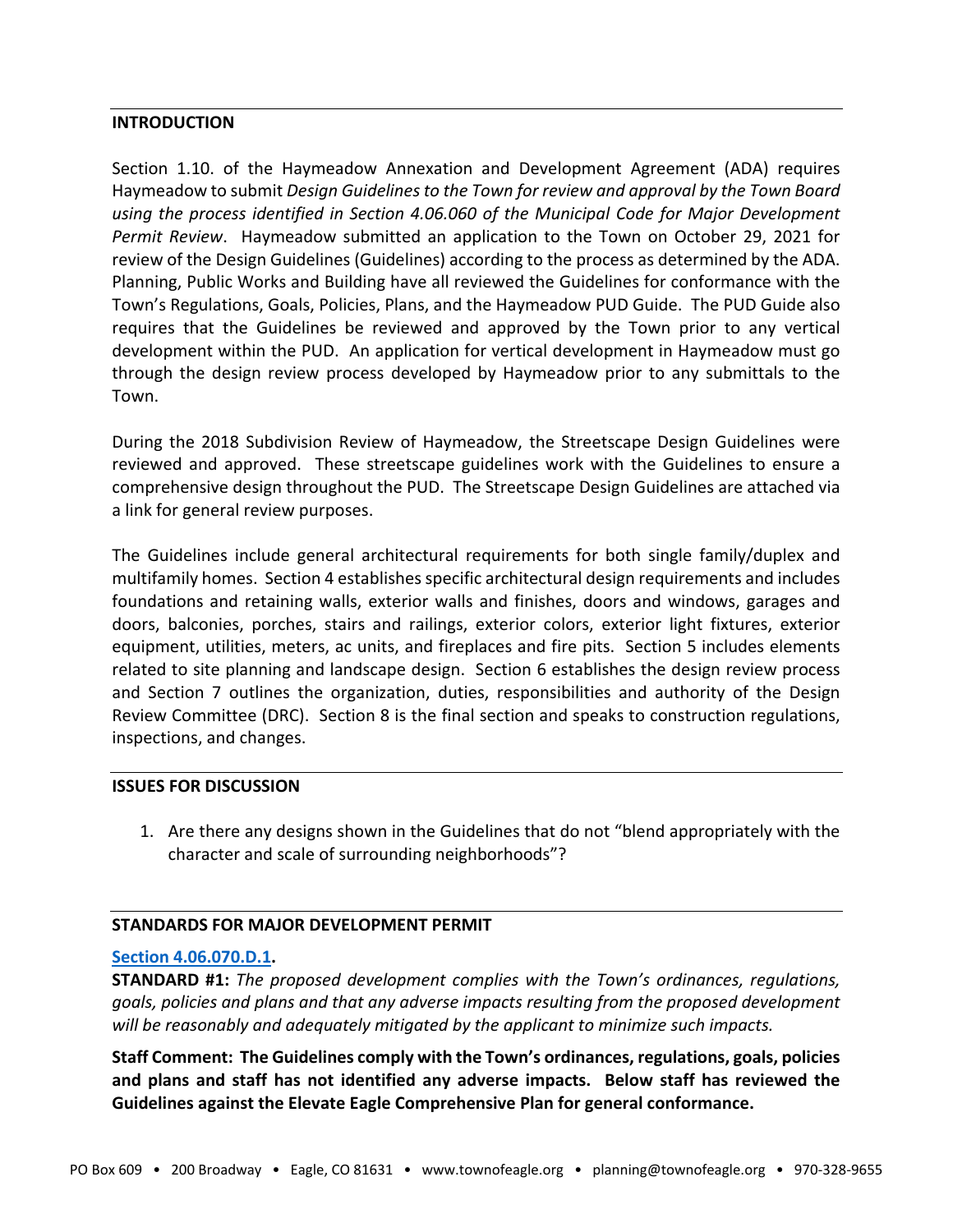**The Haymeadow PUD Guide provides the zoning regulations for the Haymeadow PUD. The Town is responsible for enforcing the PUD Guide. The Haymeadow Design Review Committee (DRC) will have the responsibility of enforcing the Guidelines.**

**Staff has reviewed the Guidelines against the relevant sections in the PUD Guide and finds conformance with the PUD Guide. This is an important element of the review process as the Town has responsibility for administering and enforcing of the PUD Guide and the DRC has responsibility for administering and enforcing the Guidelines. The Guidelines are a dynamic document that may be modified by the DRC in the future. As modifications happen, contradictions between the two documents may arise potentially resulting in a strained relationship between the Town and the DRC. The Guidelines do include information on Administration, Changes, Supplemental, Conflicts and Future Updates; which should help minimize future conflicts between the Guidelines and the PUD Guide.** 

### **[Section 4.06.020.B.](https://library.municode.com/co/eagle/codes/code_of_ordinances?nodeId=COOR_TIT4LAUSDECO_CH4.06DERE_S4.06.020DEPE)**

## **STANDARD #1:** *The proposed development is in conformance with the provisions of Chapter 4.07*.

**Staff Comment: As the Guidelines are part of a PUD and are administered and enforced by the Design Review Committee, they do not need to conform with the provisions of [Chapter 4.07.](https://library.municode.com/co/eagle/codes/code_of_ordinances?nodeId=COOR_TIT4LAUSDECO_CH4.07DEST) However, the elements found under Chapter 4.07 Development Standards should be included in these Guidelines. Lighting standards, landscape standards, erosion and sediment control and general architectural standards are found to be both in the regulations and in the Guidelines (or in the Streetscape Design Guidelines).**

The 2021 Comprehensive Plan (Plan) generally provides the goals, policies and plans for the Town. The Future Land Use Map designates the property as Residential, Public/Institutional and Open Space. The property also falls within the Brush Creek Character Area. The goals and policies for this area are:



## 2021 Comprehensive Plan:

Policy 1-1.1. Ensure a healthy mix of housing types and densities (e.g. Single-family, duplex, multifamily, mixed use, and accessory dwelling units) to allow for greater diversity.

# **Staff Comment: The Guidelines and the PUD Guide allow for and describe a variety of housing types, such as single-family, duplex, multifamily and ADU's.**

Policy 2-3.3. Ensure new development builds upon and adds value to Eagle's unique community character through adherence to high quality standards of design and construction.

a. Ensure residential infill and redevelopment blend appropriately with the character and scale of surrounding neighborhoods.

Goal 2-4. Connect Eagle's unique neighborhoods physically and visually though a walkable and trail-oriented environment with high-quality wayfinding.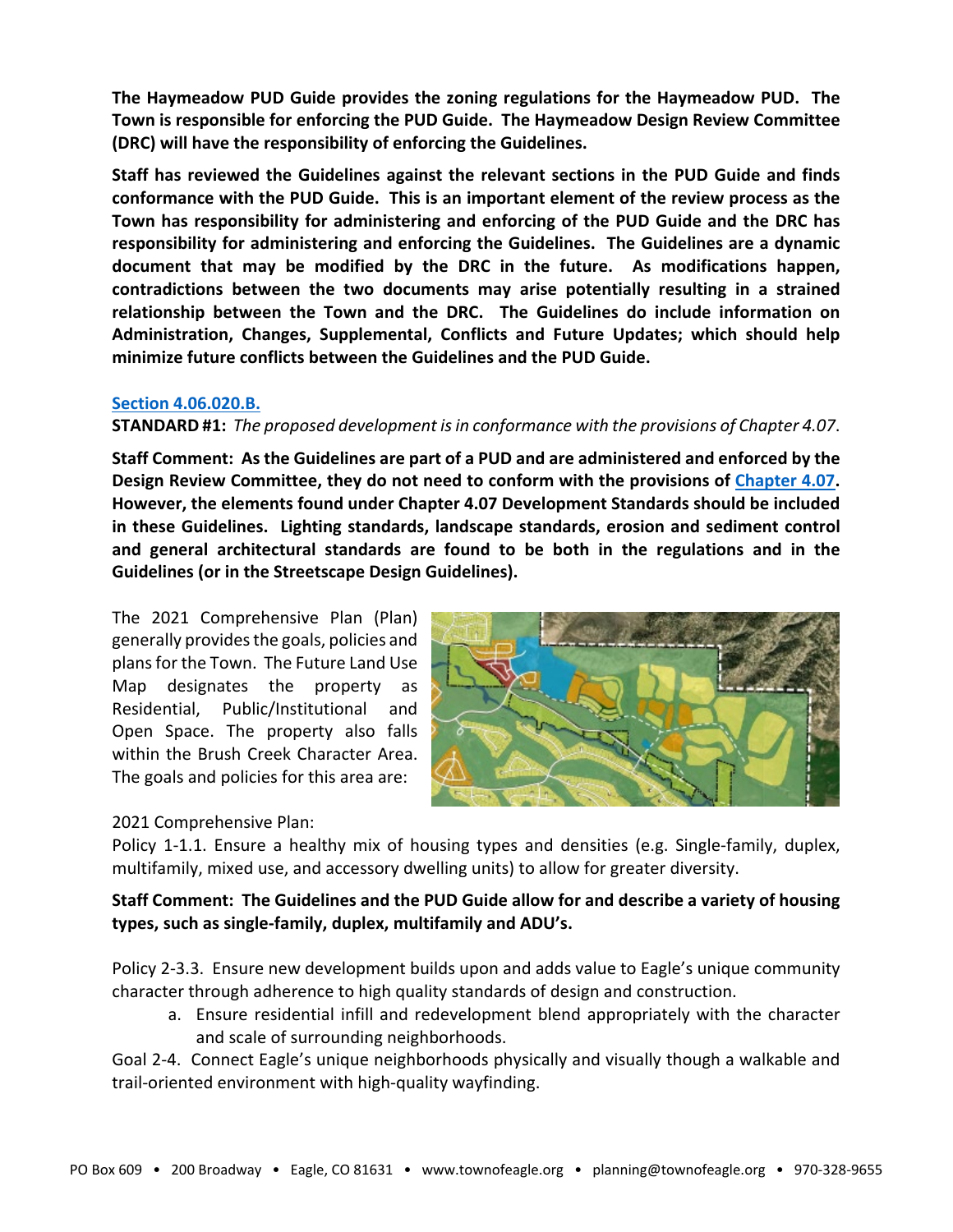**Staff Comment: The Guidelines do adhere to high quality standards of design and construction, through requiring design professionals on new residential and encouraging green and highlevel building practices throughout. Haymeadow has taken some design cues from the surrounding neighborhoods, like Soleil and Mountain Recreation, such as off-set shed roofs and a "mountain modern" aesthetic. The "ranch" style home is also encouraged to duplicate the original structures on the property. In terms of scale, the surrounding neighborhoods include both single family and multifamily housing. Nearby multifamily homes include the Brush Creek Village Townhomes and the Soleil Homes duplexes.**

Policy 2-8.1. Support and preserve the attributes and quality of the "country lane" experience along Brush Creek Road.

Policy 2-8.2. Encourage clustering to balance conservation and development objectives so that wildlife habitat, views and sensitive environmental areas are preserved.

Policy 2-8.3. Large developments should provide for neighborhood connections setback significantly from Brush Creek Road to allow for a continued "country lane" experience.

Policy 2-8.4. New development should create connections to existing trails and pedestrian areas within the Brush Creek character area, where appropriate.

Policy 2-8.5. Enhance multi-modal and pedestrian connectivity within the Brush Creek Character Area.

**Staff Comment: This section is more supported by the PUD Guide than by the Guidelines, but the Guidelines also support the PUD by encouraging clustering. The streets in Haymeadow are setback from Brush Creek Road and a strong buffer is present between Brush Creek Road and the Haymeadow neighborhoods. Haymeadow has proposed an internal trail network that will connect to existing Town trails outside of the development.**

Policy 3-3.1. Ensure residents have access to recreation amenities.

**Staff Comment: This policy is also supported primarily by the PUD Guide and Streetscape Guidelines, but trails and parks will be created throughout Haymeadow, ensuring that residents will have access to a variety of recreation amenities (Mountain Recreation facilities are also nearby).** 

Policy 4-3.1. Enhance or create a tree canopy in new development areas or existing urban areas where tree cover is lacking.

Policy 4-3.2. Promote energy efficient designs and building codes that encourage energy conscious lifestyles and reduce overall energy consumption.

> a. Encourage all construction efforts to utilize green building practices.

**Staff Comment: Haymeadow currently does not include many trees, but as development begins and progresses, trees and tree canopies will be included throughout the property. Section 5 of the Guidelines includes information on Right-of-Way (ROW) Landscaping and references the Streetscapes**